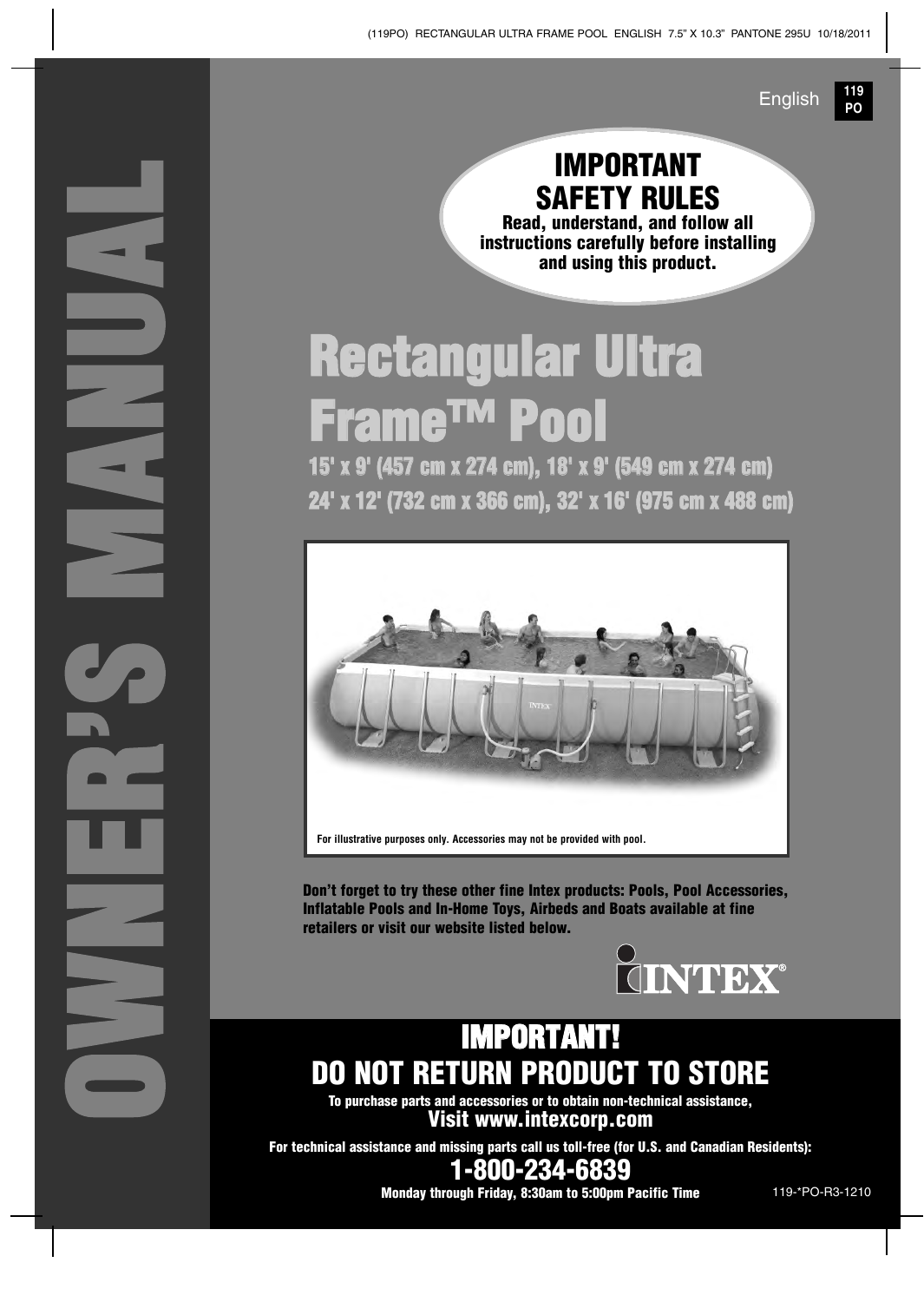**119 PO**

#### *Introduction:*

*Thanks for buying an Intex pool. Please read this manual before setting up your pool. This information will help extend the pool life and make the pool safer for your family's enjoyment. View the video included before installation. A team of 2-4 people is recommended for pool set up. Additional people will speed up the installation.*

# **TABLE O F C ONTENTS**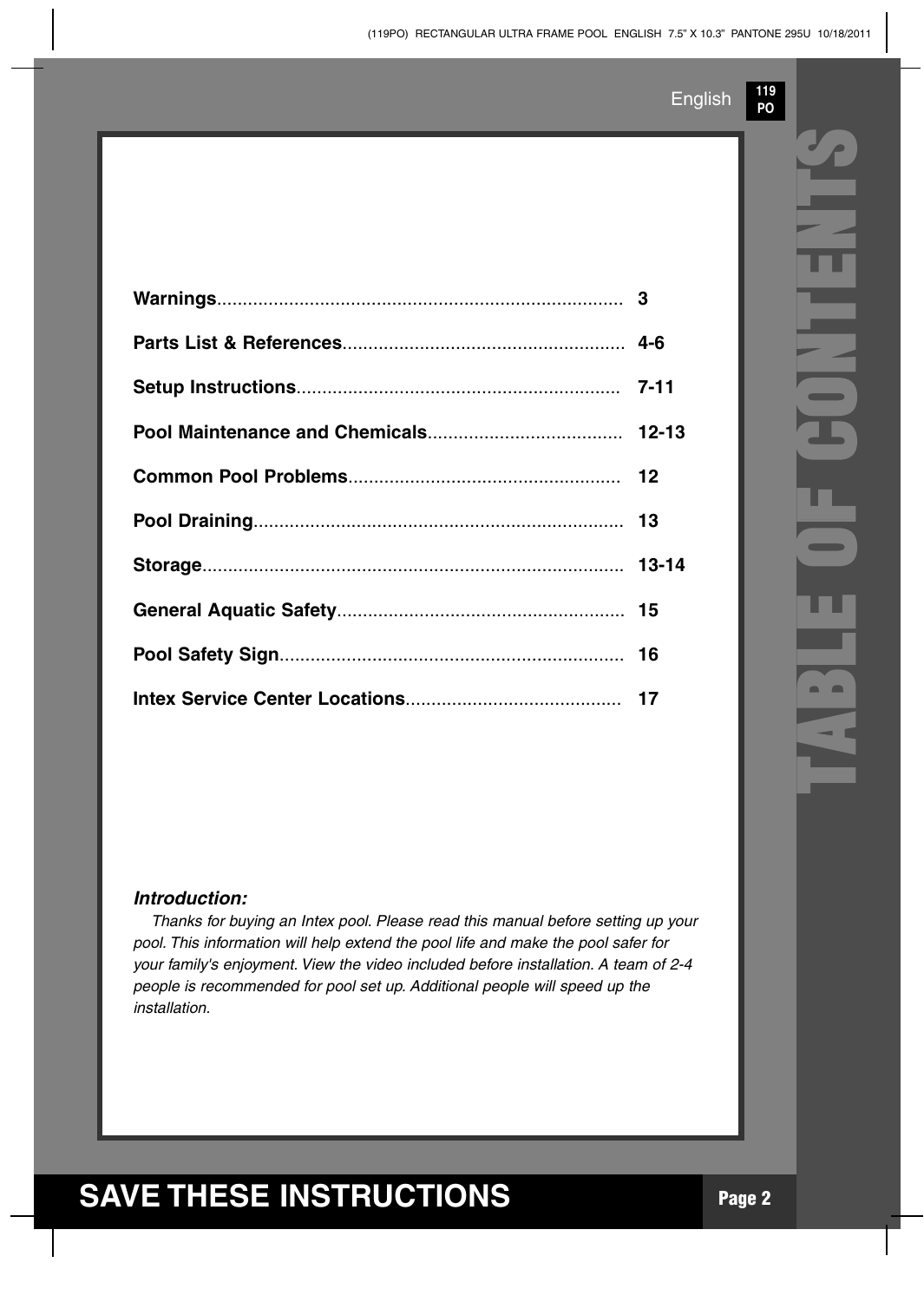**119 PO**

### Read, Understand and Follow All Instructions Carefully Before Installing and Using **IMPORTANT SAFET**

## **WARNING**

- **Continuous and competent adult supervision of children and the disabled is required at all times**.
- Secure all doors, windows and safety barriers to prevent unauthorized, unintentional or unsupervised pool entry.
- Install a safety barrier that will eliminate access to the pool for young children and pets.
- Pool and pool accessories are to be assembled and disassembled by adults only.
- Never dive, jump or slide into an above-ground pool or any shallow body of water.
- Failure to set up pool on flat, level, compact ground or over filling could result in the pool's collapse and the possibility that a person lounging in the pool could be swept out/ejected. • Do not lean, straddle, or exert pressure on the inflatable ring or top rim as injury or flooding
- could occur. Do not allow anyone to sit on, climb, or straddle the sides of the pool. • Remove all toys and flotation devices from, in and around the pool when it is not in use.
- Objects in the pool attract young children.
- Keep toys, chairs, tables, or any objects that a child could climb on at least four feet (1.22 meters) away from the pool.
- Keep rescue equipment by the pool and clearly post emergency numbers at the phone closest to the pool. Examples of rescue equipment: coast guard approved ring buoy with attached rope, strong rigid pole not less than twelve feet (12') [3.66m] long. • Never swim alone or allow others to swim alone.
- Keep your pool clean and clear. The pool floor must be visible at all times from the outside barrier of the pool.
- If swimming at night use properly installed artificial lighting to illuminate all safety signs, ladders, pool floor and walkways.
- Stay away from the pool when using alcohol or drugs/medication.
- Keep children away from pool covers to avoid entanglement, drowning, or other serious injury.
- Pool covers must be completely removed before pool use. Children and adults cannot be seen under a pool cover.
- Do not cover the pool while you or anyone else is in the pool.
- Keep the pool and pool area clean and clear to avoid slips and falls and objects that may cause injury.
- Protect all pool occupants from recreational water illnesses by keeping the pool water sanitized. Don't swallow the pool water. Practice good hygiene.
- All pools are subject to wear and deterioration. Certain types of excessive or accelerated deterioration can lead to an operation failure, and can ultimately cause the loss of large quantities of water from your pool. Therefore, it is very important that you properly maintain your pool on a regular basis.
- This pool is for outdoor use only.
- Empty and store the pool when not in use for a longer period. See storage instructions.
- All electrical components shall be installed in accordance with Article 680 of the National Electrical Code 1999 (NEC®) "Swimming Pools, Fountains and Similar Installations" or its latest approved edition.
- The installer of the vinyl liner shall affix on the original or replacement liner, or on the pool structure, all safety signs in accordance with the manufacturer's instructions. The safety signs shall be placed above the water line.

**POOL BARRIERS AND COVERS ARE NOT SUBSTITUTES FOR CONTINUOUS AND COMPETENT ADULT SUPERVISION. POOL DOES NOT COME WITH A LIFEGUARD. ADULTS ARE THEREFORE REQUIRED TO ACT AS LIFEGUARDS OR WATER WATCHERS AND PROTECT THE LIVES OF ALL POOL USERS, ESPECIALLY CHILDREN, IN AND AROUND THE POOL.**

### **FAILURE TO FOLLOW THESE WARNINGS MAY RESULT IN PROPERTY DAMAGE, SERIOUS INJURY OR DEATH.**

#### **Advisory:**

Pool owners may need to comply with local or state laws relating to childproof fencing, safety barriers, lighting, and other safety requirements. Customers should contact their local building code enforcement office for further details.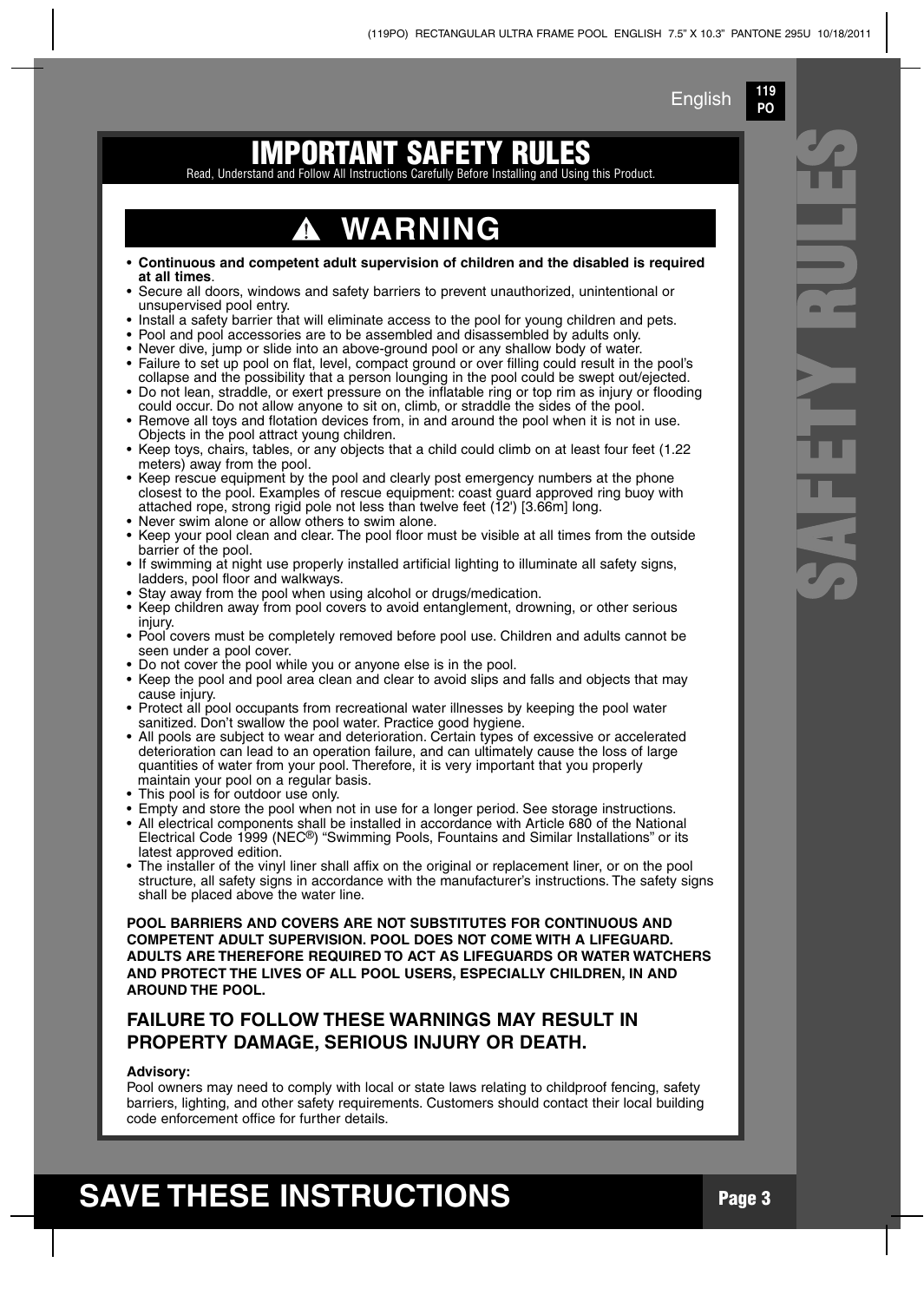#### (119PO) RECTANGULAR ULTRA FRAME POOL ENGLISH 7.5" X 10.3" PANTONE 295U 10/18/2011



**PARTS L S**

# **SAVE THESE INSTRUCTIONS Page <sup>4</sup>**

**NOTE:** Drawings for illustration purpose only. Actual product may vary. Not to scale.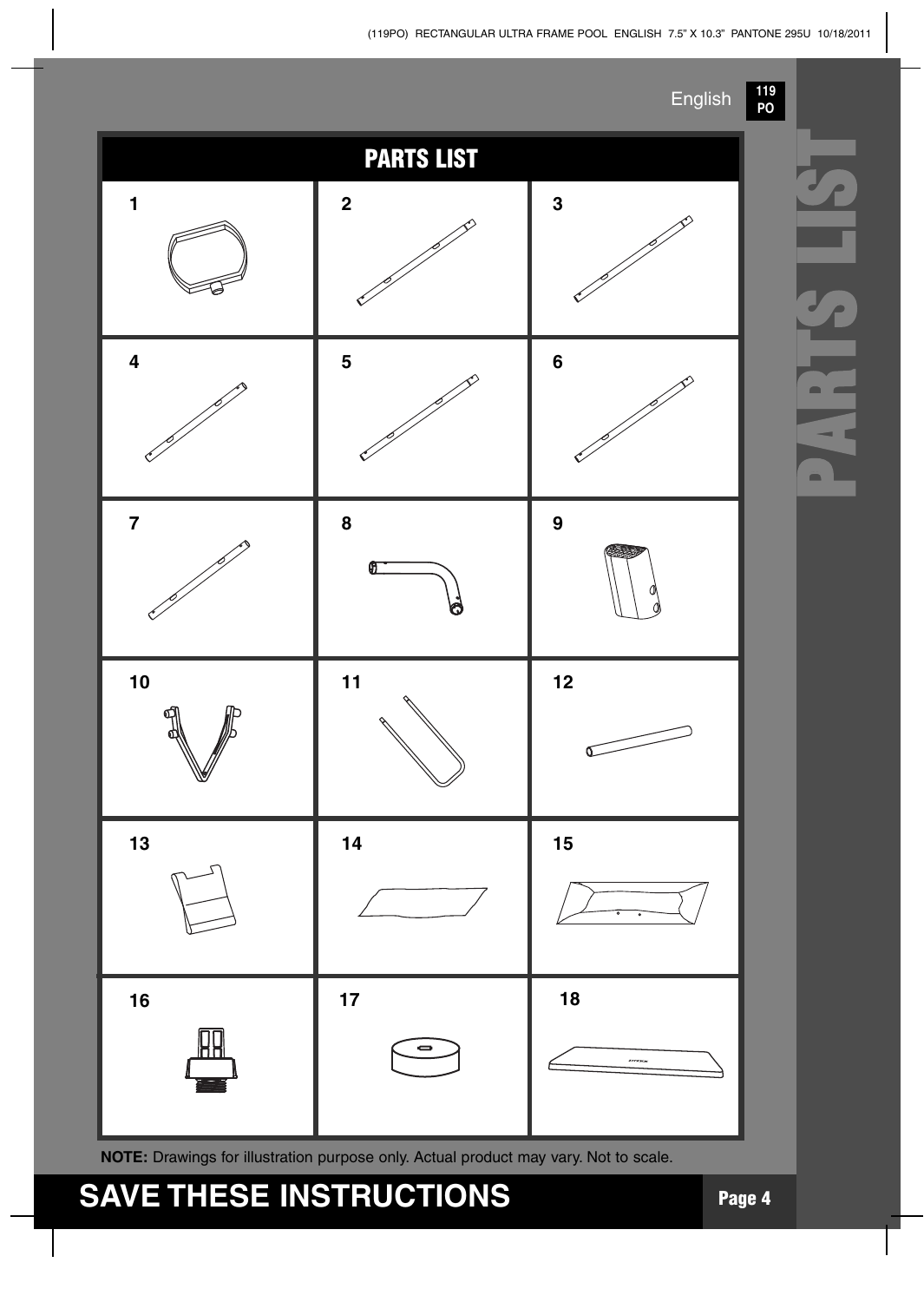

**119**



**P**

**A**

**R**

**T**

**S R**

**E**

**F**

**E**

**R**

**E**

**N**

**C**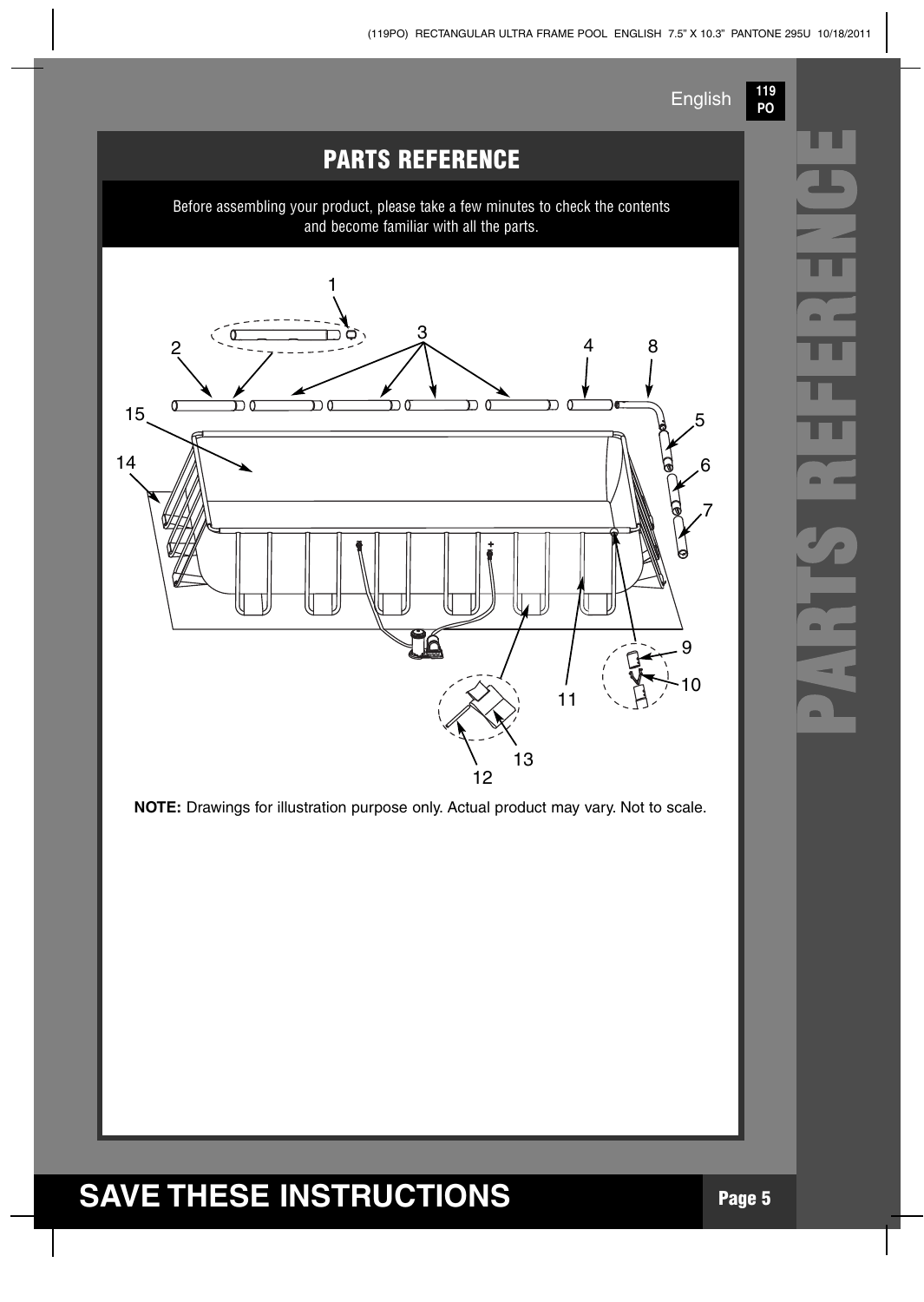**PO**

# **PARTS** REFERENCE

| REF.           |                                                                                   | <b>POOL SIZE &amp; QUANTITIES</b>            |                                               |                                                                              |                                                               |
|----------------|-----------------------------------------------------------------------------------|----------------------------------------------|-----------------------------------------------|------------------------------------------------------------------------------|---------------------------------------------------------------|
| NO.            | <b>DESCRIPTION</b>                                                                | 15' x 9'                                     | 18' x 9'                                      | 24' x 12'<br>(457cmx274cm) (549cm x 274cm)  (732cm x 366cm)  (975cm x 488cm) | 32' x 16'                                                     |
| 1              | SINGLE BUTTON SPRING                                                              | 8                                            | 8                                             | 14                                                                           | 20                                                            |
| $\overline{c}$ | HORIZONTAL BEAM (A) (SINGLE BUTTON SPRING INCLUDED)                               |                                              | $\overline{c}$                                | $\overline{c}$                                                               | $\overline{2}$                                                |
| 3              | HORIZONTAL BEAM (B) (SINGLE BUTTON SPRING INCLUDED)                               |                                              | 4                                             | 8                                                                            | 12                                                            |
| 4              | <b>HORIZONTAL BEAM (C)</b>                                                        | $\overline{c}$                               | $\overline{c}$                                | $\overline{c}$                                                               | $\overline{c}$                                                |
| 5              | HORIZONTAL BEAM (D) (SINGLE BUTTON SPRING INCLUDED)                               | $\overline{c}$                               | $\overline{2}$                                | $\overline{c}$                                                               | $\overline{c}$                                                |
| 6              | HORIZONTAL BEAM (E) (SINGLE BUTTON SPRING INCLUDED)                               | $\mathbf 0$                                  | 0                                             | $\overline{c}$                                                               | 4                                                             |
| 7              | HORIZONTAL BEAM (F)                                                               | $\overline{c}$                               | $\overline{c}$                                | 2                                                                            | $\overline{c}$                                                |
| 8              | <b>CORNER JOINT</b>                                                               | 4<br>4                                       |                                               | 4                                                                            | 4                                                             |
| 9              | <b>U-SUPPORT END CAP</b>                                                          | 24                                           | 24                                            | 36                                                                           | 48                                                            |
| 10             | DOUBLE BUTTON SPRING CLIP                                                         | 24                                           | 24                                            | 36                                                                           | 48                                                            |
| 11             | U-SHAPED SIDE SUPPORT (U-SUPPORT END CAP &<br>DOUBLE BUTTON SPRING CLIP INCLUDED) | 12<br>12                                     |                                               | 18                                                                           | 24                                                            |
| 12             | <b>CONNECTING ROD</b>                                                             | 12                                           | 12                                            | 18                                                                           | 24                                                            |
| 13             | <b>RESTRAINER STRAP</b>                                                           | 12                                           | 12                                            | 18                                                                           | 24                                                            |
| 14             | <b>GROUND CLOTH</b>                                                               | 1                                            | 1                                             | 1                                                                            | 1                                                             |
| 15             | POOL LINER (DRAIN VALVE CAP INCLUDED)                                             | 1                                            | 1                                             | 1                                                                            | 1                                                             |
| 16             | <b>DRAIN CONNECTOR</b>                                                            | 1                                            | $\mathbf{1}$                                  | 1                                                                            | 1                                                             |
| 17             | <b>DRAIN VALVE CAP</b>                                                            | $\overline{c}$                               | 2                                             | 2                                                                            | 2                                                             |
| 18             | POOL COVER                                                                        | 1                                            | $\mathbf{1}$                                  | 1                                                                            | $\mathbf{1}$                                                  |
|                |                                                                                   |                                              |                                               |                                                                              |                                                               |
| REF.<br>NO.    | <b>DESCRIPTION</b>                                                                | 15' x 9' x 48"<br>(457cm x 274cm<br>x 122cm) | 18' x 9' x 52"<br>(549cm x 274cm)<br>x 132cm) | 24' x 12' x 52"<br>x 132cm)                                                  | 32' x 16' x 52"<br>(732cm x 366cm (975cm x 488cm)<br>x 132cm) |
|                |                                                                                   |                                              |                                               | <b>SPARE PART NO.</b>                                                        |                                                               |
| 1              | SINGLE BUTTON SPRING                                                              | 10381                                        | 10381                                         | 10381                                                                        | 10381                                                         |
| $\overline{c}$ | HORIZONTAL BEAM (A) (SINGLE BUTTON SPRING INCLUDED)                               | 11524                                        | 10919                                         | 10920                                                                        | 10921                                                         |
| 3              | HORIZONTAL BEAM (B) (SINGLE BUTTON SPRING INCLUDED)                               | 11525                                        | 10922                                         | 10923                                                                        | 10924                                                         |
| 4              | HORIZONTAL BEAM (C)                                                               | 11526                                        | 10925                                         | 10926                                                                        | 10927                                                         |
| 5              | HORIZONTAL BEAM (D) (SINGLE BUTTON SPRING INCLUDED)                               | 10928                                        | 10928                                         | 10929                                                                        | 10928                                                         |
| 6              | HORIZONTAL BEAM (E) (SINGLE BUTTON SPRING INCLUDED)                               |                                              |                                               | 10930                                                                        | 10931                                                         |
| $\overline{7}$ | HORIZONTAL BEAM (F)                                                               | 10932                                        | 10932                                         | 10933                                                                        | 10932                                                         |
| 8              | <b>CORNER JOINT</b>                                                               | 10934                                        | 10934                                         | 10934                                                                        | 10934                                                         |
| 9              | <b>U-SUPPORT END CAP</b>                                                          | 10935                                        | 10935                                         | 10935                                                                        | 10935                                                         |
| 10             | DOUBLE BUTTON SPRING CLIP                                                         | 10936                                        | 10936                                         | 10936                                                                        | 10936                                                         |
| 11             | U-SHAPED SIDE SUPPORT (U-SUPPORT END CAP<br>& DOUBLE BUTTON SPRING CLIP INCLUDED) | 11523                                        | 10937                                         | 10937                                                                        | 10937                                                         |
| 12             | CONNECTING ROD                                                                    | 10383                                        | 10383                                         | 10383                                                                        | 10383                                                         |
| 13             | <b>RESTRAINER STRAP</b>                                                           | 10938                                        | 10938                                         | 10938                                                                        | 10938                                                         |
| 14             | <b>GROUND CLOTH</b>                                                               | 11521                                        | 10759                                         | 18941                                                                        | 10760                                                         |
| 15             | POOL LINER (DRAIN VALVE CAP INCLUDED)                                             | 11520                                        | 10939                                         | 10940                                                                        | 10941                                                         |
| 16             | DRAIN CONNECTOR                                                                   | 10184                                        | 10184                                         | 10184                                                                        | 10184                                                         |
| 17<br>18       | DRAIN VALVE CAP<br>POOL COVER                                                     | 11044<br>11522                               | 11044<br>10756                                | 11044<br>18936                                                               | 11044<br>10757                                                |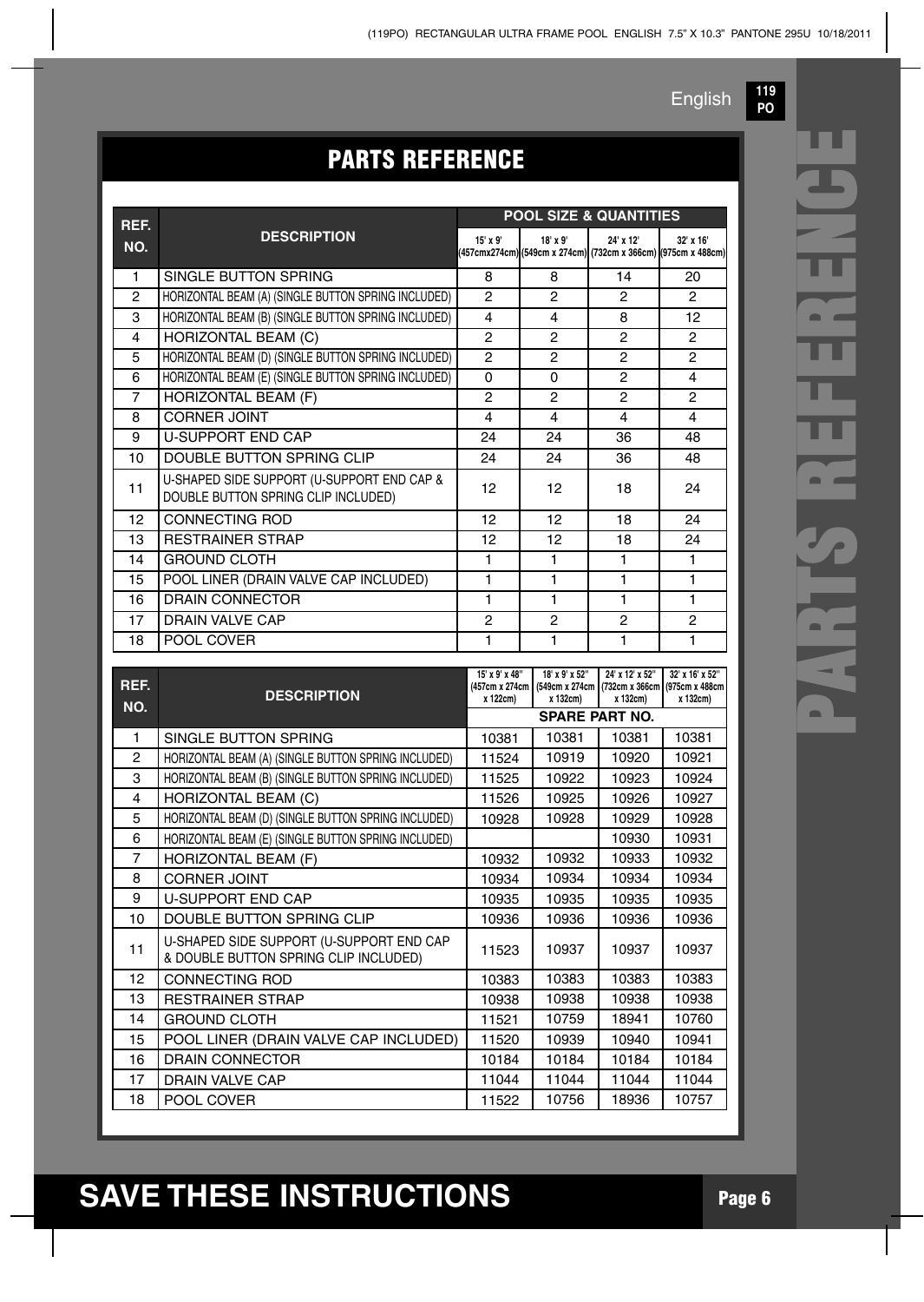**119 PO**

## **POOL SETUP**

### **IMPORTANT SITE SELECTION AND GROUND PREPARATION INFORMATION**

# **WARNING**

- **• The pool location must allow you to secure all doors, windows, and safety barriers to prevent unauthorized, unintentional or unsupervised pool entry.**
- **• Install a safety barrier that will eliminate access to the pool for young children and pets.**
- **• Failure to set up the pool on flat, level, compact ground and to assemble, and fill with water in accordance with the following instructions could result in the pool's collapse or the possibility that a person lounging in the pool could be swept out/ejected, resulting in serious injury or property damage.**
- **• Risk of electric shock: connect the filter pump only to a grounding type receptacle protected by a ground-fault circuit interrupter (GFCI). To reduce the risk of an electric shock, do not use extension cords, timers, plug adapters or converter plugs to connect the pump to an electric supply. Always provide a properly located outlet. Locate the cord where it cannot be damaged by lawn mowers, hedge trimmers, and other equipment. See the filter pump manual for additional warnings and instructions.**

#### **Select an outdoor location for the pool with the following in requirements mind:**

- **1.** The area where the pool is to be set up must be **absolutely flat and level.** Do not set up the pool on a slope or inclined surface.
- **2.** The ground surface must be compacted and firm enough to withstand the pressure and weight of a fully set up pool. **Do Not** set up the pool on mud, sand, soft or loose soil conditions.
- **3. Do Not** set up the pool on a deck, balcony or platform.
- **4.** The pool requires at least 5 6 feet (1.5 2.0 m) of space all around pool from objects that a child could climb on to gain access to the pool.
- **5.** The chlorinated poolwater could damage the surrounding vegetation. Certain types of grass such as St. Augustine and Bermuda, may grow through the liner. Grass growing through the liner it is not a manufacture defect and is not covered under warranty.
- **6.** If the ground is not concrete (i.e., if it is asphalt, lawn or earth) you must place a piece of pressure-treated wood, size 15" x 15" x 1.2" (38 x 38 x 3cm), under each U-shaped support and flush with the ground. Alternatively you may use steel pads or reinforced tiles.
- **7.** Consult your local pool supply retailer for advice on support pads.

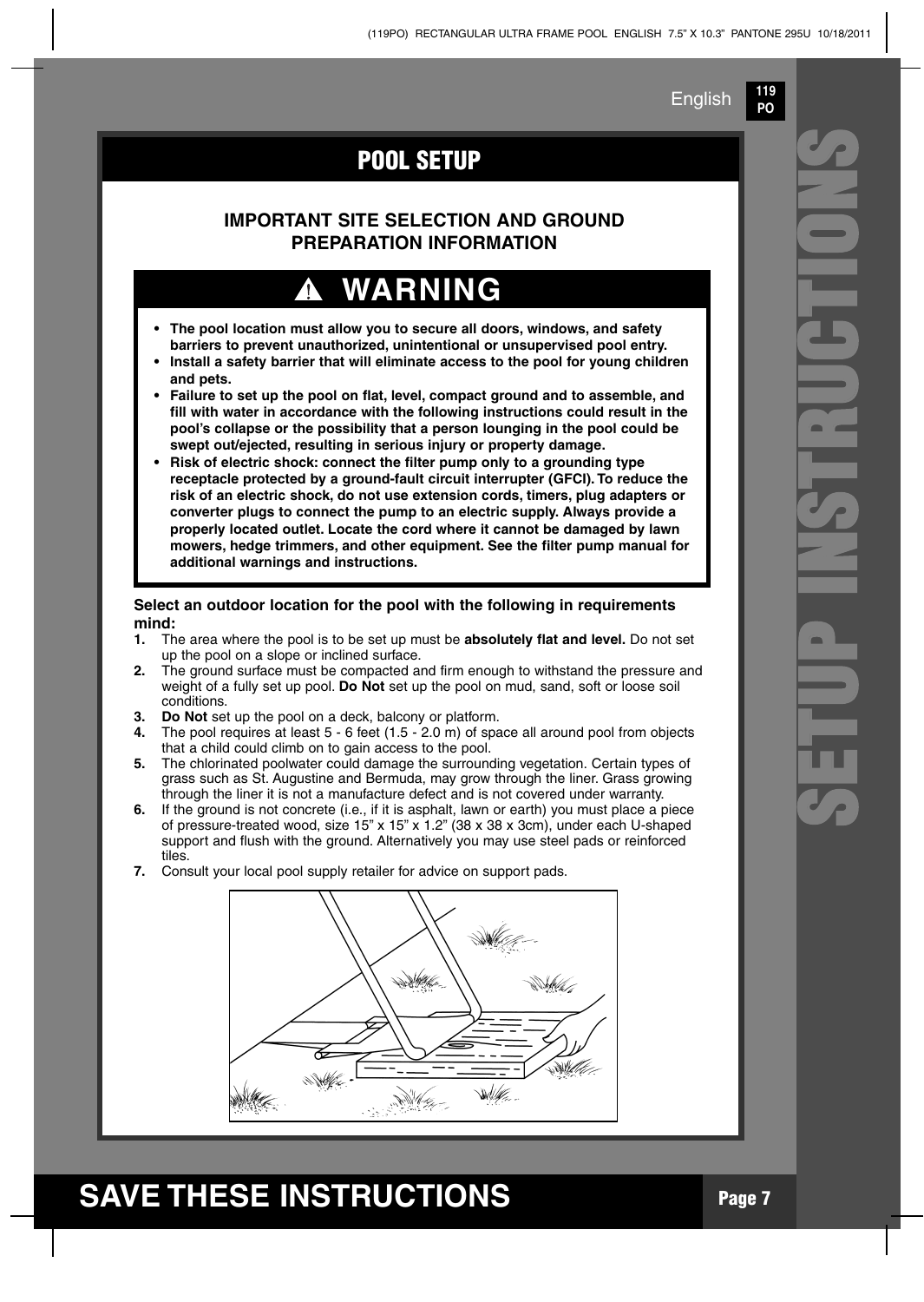**119 PO**

## **POOL SETUP (continued)**

You may have purchased this pool with the Intex Krystal Clear™ filter pump. The pump has its own separate set of installation instructions. First assemble your pool unit and then set up the filter pump.

Estimated assembly time 60~90 minutes. (Note the assembly time is only approximate and individual assembly experience may vary.)

- Find a flat, level location that is free and clear of stones, branches or other sharp objects that may puncture the pool liner or cause injury.
- Open the carton containing the liner, joints, legs, etc., very carefully as this carton can be used to store the pool during the winter months or when not in use.
- Remove the ground cloth **(14)** from carton. Spread it out completely with its edges being at least 5 - 6' (1.5 - 2.0 m) from any obstacle such as walls, fences, trees, etc. Remove the liner **(15)** from carton and spread it out over the ground cloth with the drain valve towards the draining area. Place the drain valve away from the house.

Open it up to warm it in the sun. This warming will make installation easier. Make sure the liner is centered atop the ground cloth. Be sure to face the end with the 2 hose connectors towards the electrical power source. **IMPORTANT: Do not drag the liner across the ground as this can cause liner damage and pool leakage (see drawing 1).**



- During the set-up of this pool liner point the hose connections or openings in the direction of the electric power source. The outer edge of the assembled pool is to be within reach of the electrical connection for the optional filterpump.
- **2.** Remove all the parts from the carton(s) and place them on the ground in the location where they are to be assembled. Check the parts listing and be sure all the pieces to be assembled are accounted for (see drawings 2.1, 2.2 & 2.3). **IMPORTANT: Do not start assembly if any pieces are missing. For replacement pieces call the Consumer Service telephone number in your area.** After all pieces are accounted for move the pieces away from the liner for of installation.

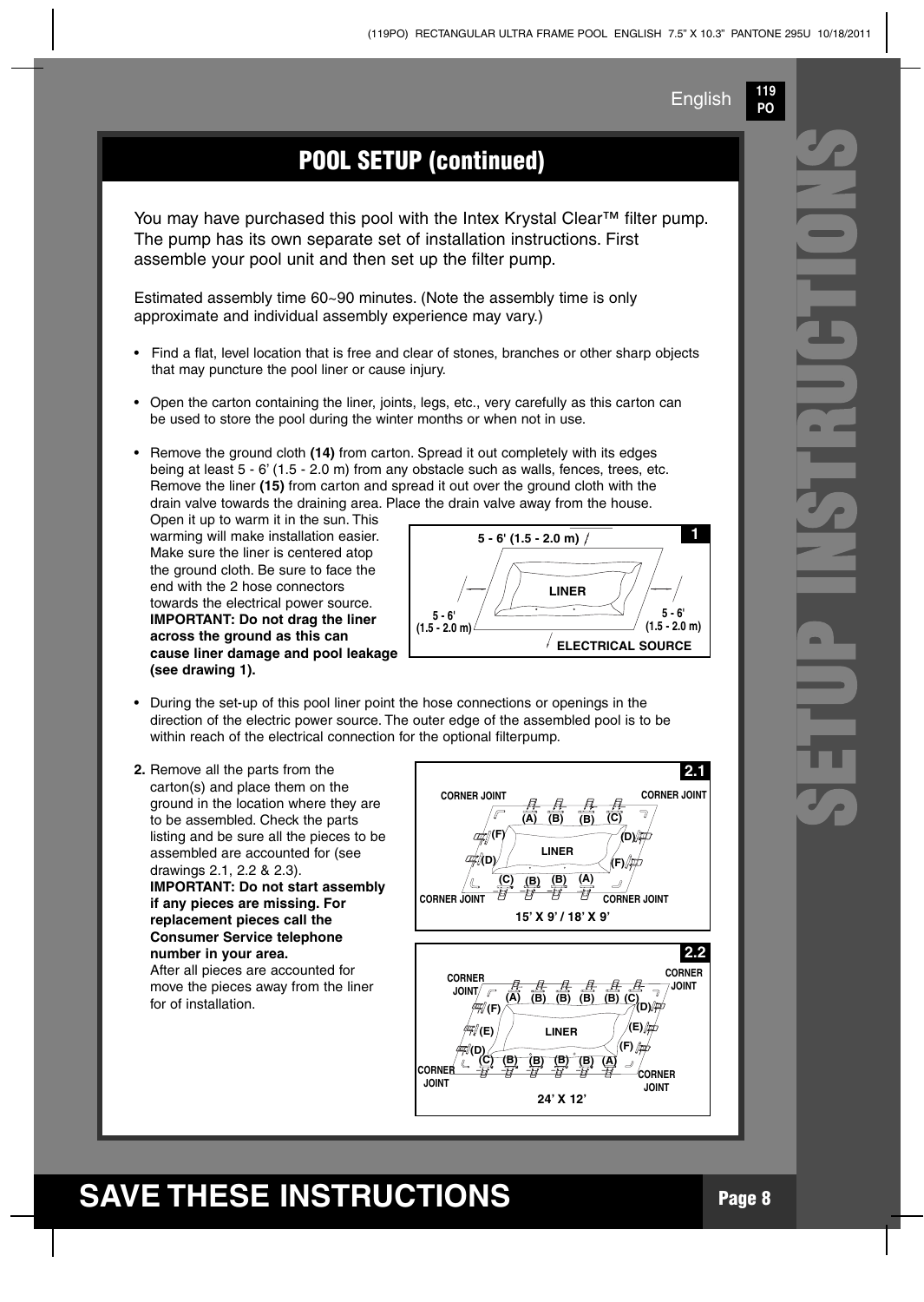**119 PO**



**3.** Be sure the liner is opened and spread out to its fullest extent on top of the ground cloth. Starting with one side, slide the "A" beams first into the sleeve openings located in each corner. Continue with "B" beam snapping into the "A" beam, and another "C" beam snapping into the "B" beam (see drawing 3).

Keep the metal beam holes aligned with the white liner sleeve holes.



Continue inserting all "A-B-C & D-E-F" beams into the sleeve openings. Start the "D-E-F" combination for pool's short sides by inserting the "D" beam first into the opening.

The combinations for beams are different for different sizes of pools, see the chart below for detail. (Be sure all 4 sides end up with the metal beam holes aligned with the white liner sleeve holes.)

| Size of<br>Pool             | No. of "U-shape" Leg<br>on longer side | No. of "U-shape" Leg<br>on shorter side | Horizontal Beam<br>Combinations on longer side Combinations on shorter side | Horizontal Beam |
|-----------------------------|----------------------------------------|-----------------------------------------|-----------------------------------------------------------------------------|-----------------|
| 15' x 9' (457 cm x 274 cm)  |                                        |                                         | $A-B-B-C$                                                                   | $D-F$           |
| 18' x 9' (549 cm x 274 cm)  |                                        |                                         | $A-B-B-C$                                                                   | $D-F$           |
| 24' x 12' (732 cm x 366 cm) | 6                                      | 3                                       | $A-B-B-B-B-C$                                                               | $D-E-F$         |
| 32' x 16' (975 cm x 488 cm) | 8                                      |                                         | A-B-B-B-B-B-B-C                                                             | $D-E-E-F$       |

**4.** Slide the restrainer strap **(13)** onto the large U-shaped side support **(11)**. Repeat for all restrainer straps and U-supports. **IMPORTANT: The liner is to remain flat on the ground during the next step #5. This is why 5 - 6' of clearance space around the pool is necessary (see drawing 4).**



# **SETUP I NSTRUCTON**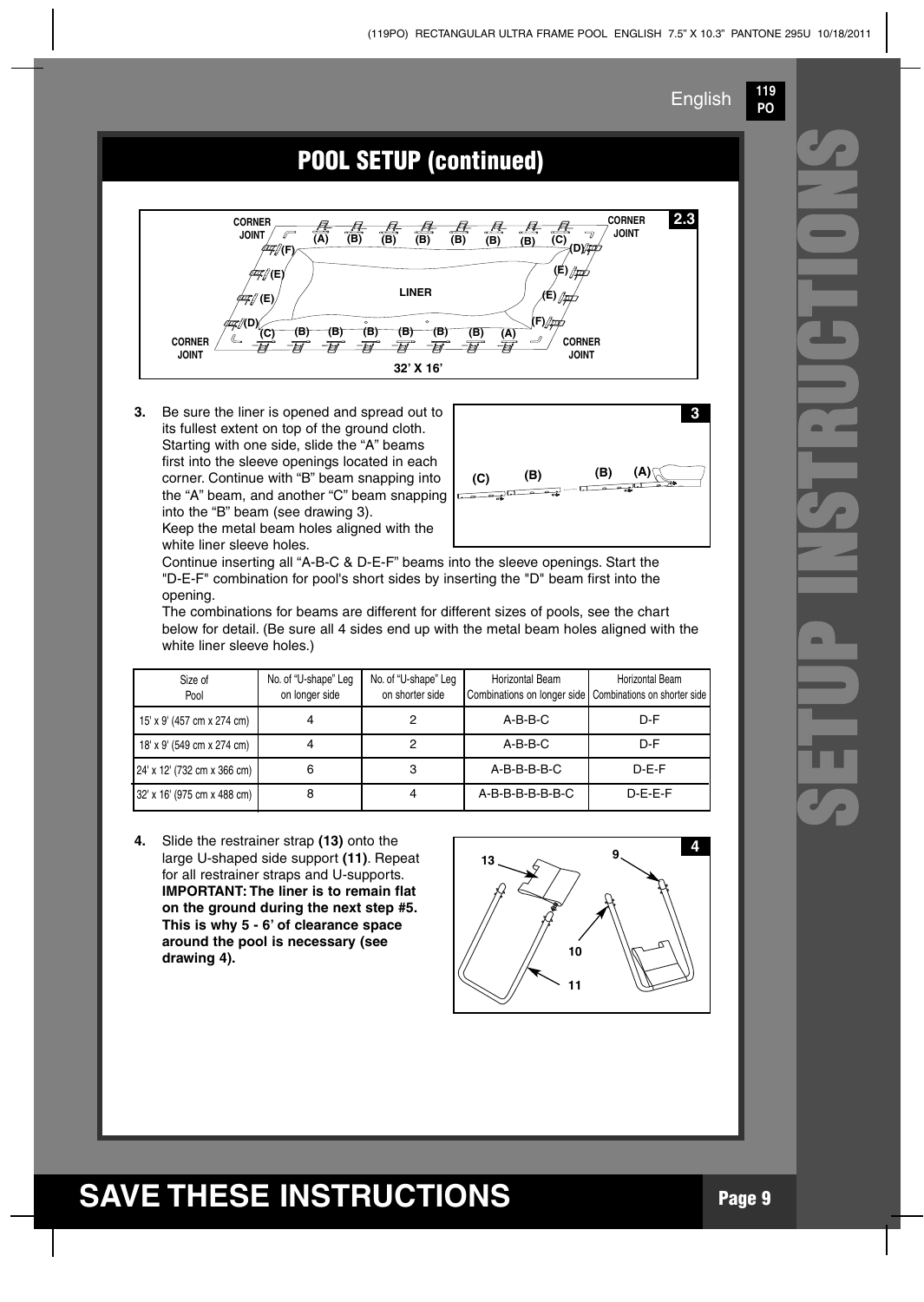**119 PO**

### **POOL SETUP** (continued)

- **5.** The tops of the U-shaped side supports have a double button spring loaded clip **(10)** that is factory pre-installed. Insert the side supports into the "A-B-C & D-E-F" beam holes by squeezing the bottom button inward with your fingers. Squeezing this bottom button will allow the support to enter the beam. Once the U-support is inside the beam release the finger pressure allowing the support to "SNAP" into place. Repeat this procedure for all U-shaped side supports (see drawing 5).
- **6.** With one person standing inside the pool, raise one corner; insert the connecting rod **(12)** into the overlapping openings, to connect the liner straps to the restrainer straps. Repeat the operation in the other corners and then on the sides (see drawings 6.1 & 6.2).

- **7.** Pull the bottoms of the side supports out away from the liner to make the straps taut. Repeat for all locations (see drawing 7).
- **8.** If the ground is not concrete (asphalt, lawn or earth) you must place a piece of pressure-treated wood, size 15" x 15" x 1.2", under each leg and flush with the ground. The U-shaped side supports must be placed in the center of the pressure-treated wood and with the wood grain perpendicular to the support leg (see drawing 8).











# **SETUP I NSTRUCTON**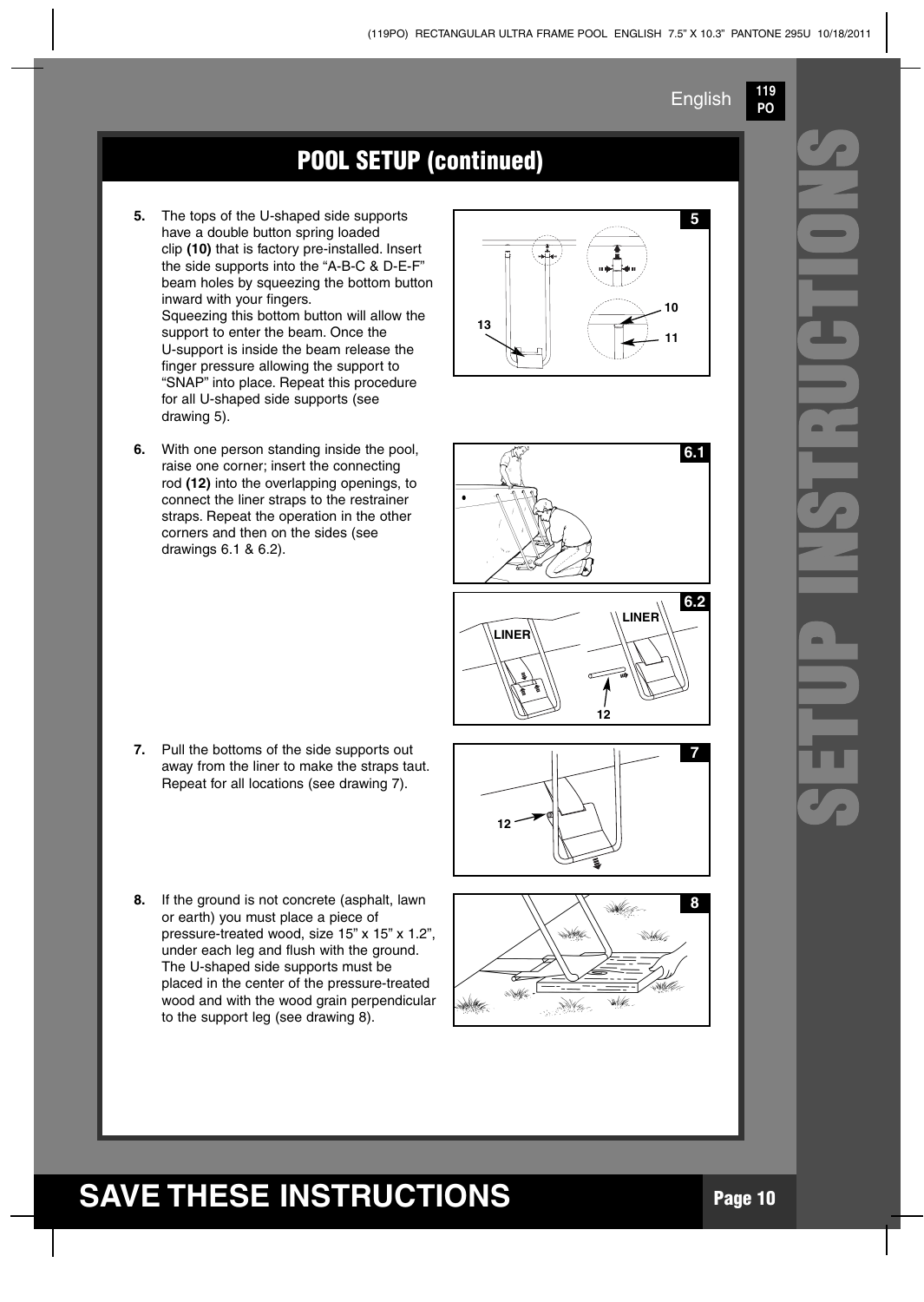**119 PO**

## **POOL SETUP (continued)**

**9.** Position the long wall top rails so they are leaning over the short wall top rails. Installed the corner joints **(8)** at 4 corners (see drawing 9).



- **10.** Assemble the ladder. The ladder has separate assembly instructions in the ladder box.
- **11.** Place the assembled ladder over one of the sides with one of the liner installation team members entering the pool to smooth out all bottom liner wrinkles. While inside the pool this team member checks the 2 drain valves (in corners) to be sure the inside drain plug is inserted into the valve. This team member pushes each inside corner in an outward direction.
- **12.** Before filling the pool with water, ensure that the drain plug inside the pool is closed and that the drain cap on the outside is screwed on tightly. Fill the pool with no more than 1 inch (2.5 cm) of water. Check to see whether the water is level.

**IMPORTANT: If the water in the pool flows to one side, the pool is not completely level. Setting up the pool on unleveled ground will cause the pool to tilt resulting in the sidewall material to bulge. If the pool is not completely level, you must drain the pool, level the area and re-fill the pool.**

Smooth out the remaining wrinkles (from inside pool) by pushing out where the pool floor and pool sides meet. Or (from outside pool) reach under the side of the pool, grasp the pool floor and pull it out. If the ground cloth is causing the wrinkles, have 2 persons pull from either side to remove all wrinkles.

**13.** Fill the pool with water up to just below the sleeve line. (see drawing 10).

#### **14. Posting aquatic safety signs**

Select a highly visible area near the pool to post the Danger No Diving or Jumping sign included later in this manual.



## **IMPORTANT**

**Before allowing anyone to use the pool, hold a family meeting. Establish a set of rules that include, at a minimum, the important safety rules and general aquatic safety information in this manual. Review these rules on a regular basis and with all users of the pool, including guests.**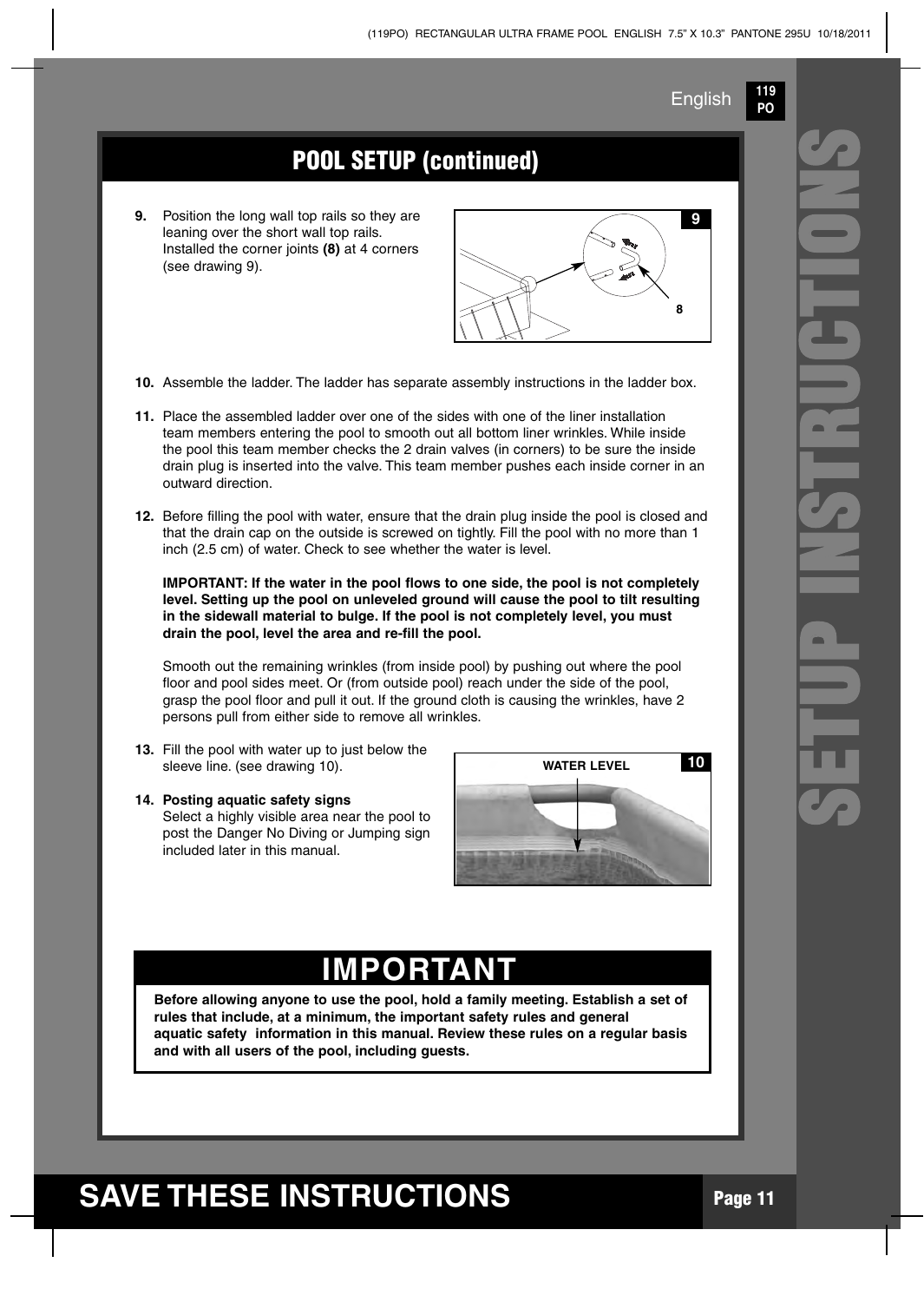**119 PO**

**M**

**A**

**N**

**T**

**E**

**N**

**A**

**N**

**C**

**E**

## **POOL MAINTENANCE & CHEMICALS**

# **WARNING**

T

#### **REMEMBER TO**

- **• Protect all pool occupants from possible water-related illnesses by keeping the pool water clean and sanitized. Do not swallow the pool water. Always practice good hygiene.**
- **• Keep your pool clean and clear. The pool floor must be visible at all times from the outside barrier of the pool.**
- **• Keep children away from pool covers to avoid entanglement, drowning, or other serious injury.**

#### **Water maintenance**

**The maintenance of a proper water balance through appropriate use of sanitizers is the single most important factor in maximizing the life and appearance of the liner as well as ensuring clean, healthy and safe water. Proper technique is important for water testing and treating the pool water. See your pool professional for chemical, test kits and testing procedures. Be sure to read and follow the written instructions from the chemical manufacturer.**

- **1**. Never let chlorine come into contact with the liner if it is not completely dissolved. Dissolve granular or tablet chlorine first in a bucket of water, then add it to the pool water. Likewise with liquid chlorine; mix it immediately and thoroughly with the pool water.
- **2**. Never mix chemicals together. Add the chemicals to the pool water separately. Thoroughly dissolve each chemical before adding another one to the water.
- **3**. An Intex pool skimmer and an Intex pool vacuum are available to assist in maintaining clean pool water. See your pool dealer for these pool accessories.
- **4**. Do not use a pressure washer to clean the pool.

| <b>PROBLEM</b>                                      | <b>DESCRIPTION</b>                                                                                                             | <b>CAUSE</b>                                                                                                     | <b>SOLUTION</b>                                                                                                                                             |
|-----------------------------------------------------|--------------------------------------------------------------------------------------------------------------------------------|------------------------------------------------------------------------------------------------------------------|-------------------------------------------------------------------------------------------------------------------------------------------------------------|
| <b>ALGAE</b>                                        | Greenish water<br>$\bullet$<br>Green or black spots<br>on pool liner.<br>Pool liner is slippery<br>٠<br>and/or has a bad odor. | Chlorine and pH level<br>٠<br>need adjustment.                                                                   | • Super chlorinate with shock<br>treatment. Correct pH to your<br>pool store's recommended level.<br>Vacuum pool bottom.<br>Maintain proper chlorine level. |
| <b>COLORED</b><br><b>WATER</b>                      | Water turns blue.<br>brown, or black when<br>first treated with<br>chlorine.                                                   | Copper, iron or<br>manganese in water<br>being oxidized by the<br>added chlorine.                                | Adjust pH to recommended<br>level<br>Run filter until water is clear<br>Replace cartridge frequently.                                                       |
| <b>FLOATING</b><br><b>MATTER IN</b><br><b>WATER</b> | Water is cloudy or<br>٠<br>milky.                                                                                              | "Hard water" caused by a<br>too high pH level.<br>Chlorine content is low.<br>٠<br>Foreign matter in water.<br>٠ | Correct the pH level. Check with<br>your pool dealer for advice.<br>Check for proper chlorine level.<br>• Clean or replace your filter<br>cartridge.        |
| <b>CHRONIC LOW</b><br><b>WATER LEVEL</b>            | Level is lower than<br>on previous day.                                                                                        | Rip or hole in pool liner<br>٠<br>or hoses.                                                                      | Repair with patch kit.<br>Finger tighten all caps.<br>Replace the hoses.                                                                                    |
| <b>SEDIMENT ON</b><br><b>POOL BOTTOM</b>            | Dirt or sand on pool<br>floor.                                                                                                 | Heavy use, getting in<br>and out of pool.                                                                        | • Use Intex pool vacuum to<br>clean bottom of pool.                                                                                                         |
| <b>SURFACE DEBRIS</b>                               | • Leaves, insects etc.                                                                                                         | Pool too close to trees.<br>٠                                                                                    | • Use Intex pool skimmer.                                                                                                                                   |

## **TROUBLESHOOTING**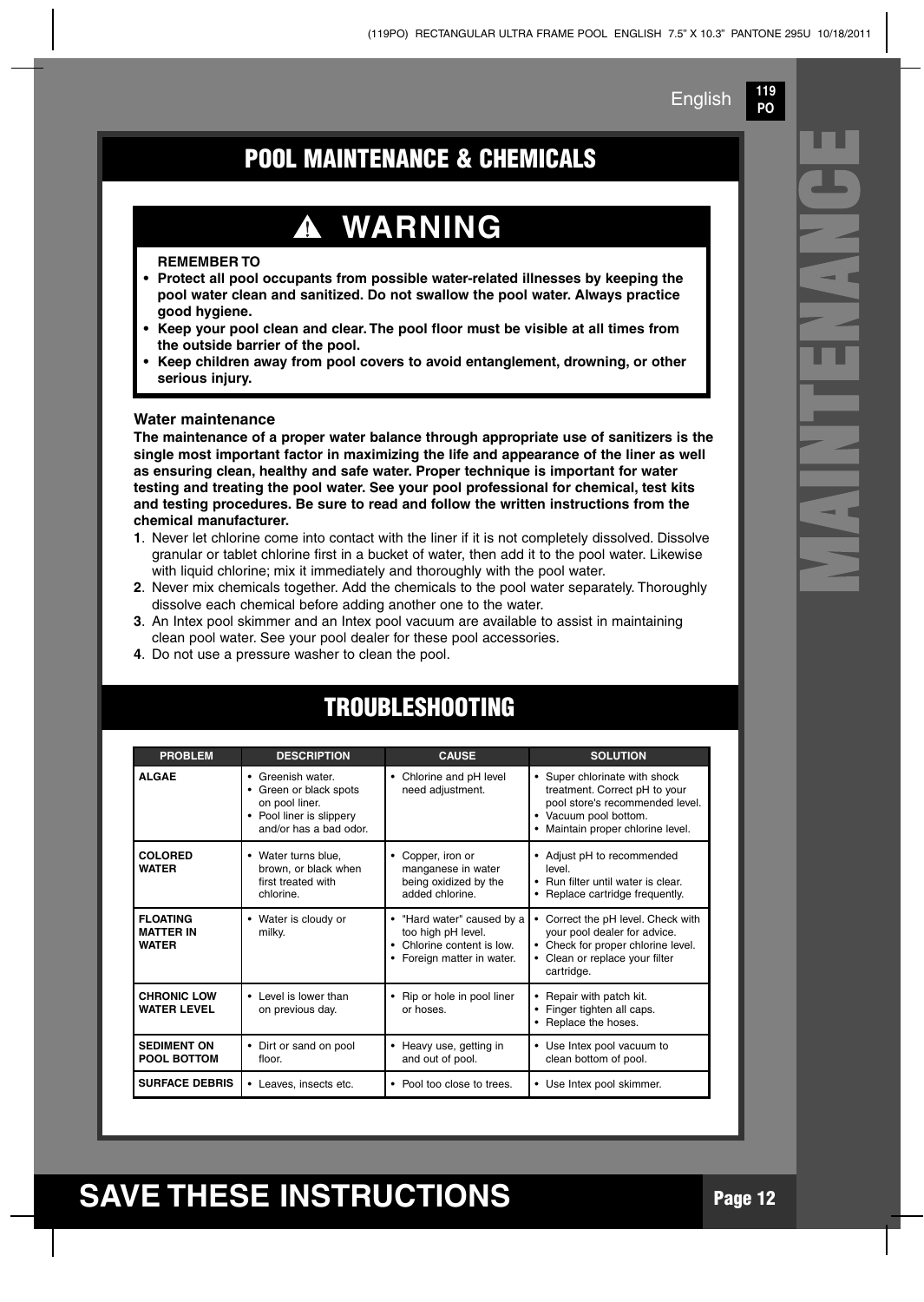**119 PO**

**S**

**T**

**O**

**R**

**A**

**G**

## **POOL MAINTENANCE & DRAINAGE E**

# **CAUTION** ALWAYS FOLLOW THE CHEMICAL MANUFACTURER'S DIRECTIONS, AND THE HEALTH AND HAZARD WARNINGS.

**Do not add chemicals if the pool is occupied. This can cause skin or eye irritation.** Concentrated chlorine solutions can damage the pool liner. In no event is Intex Recreation Corp., Intex Development Co. Ltd., their related companies, authorized agents and service centers, retailers or employees be liable to the buyer or any other party for costs associated with the loss of pool water, chemicals or water damage. **Keep spare filter cartridges on hand. Replace cartridges every two weeks. We recommend the use of a Krystal Clear™ Intex Filter Pump with all of our above-ground-pools. To purchase an Intex Filter Pump or other accessories see your local retailer, visit our website or call the Intex Consumer Services Department at the number below and have your Visa or Mastercard ready.**

### **www.intexcorp.com 1-800-234-6839**

**Consumer Service 8:30 am to 5:00 pm PT (Mon.-Fri.)**

**EXCESSIVE RAIN: To avoid damage to the pool and over filling, immediately drain rain water that causes the water level to be higher than the maximum.**

#### **How to Drain Your Pool and Long Term Storage**

**NOTE**: This pool has drain valves installed in 2 corners. Connect the garden hose to the corner valve that directs the water to the appropriate location.

- **1**. Check local regulations for specific directions regarding disposal of swimming pool water.
- **2.** Check to make sure that the drain plug inside the pool is plugged in place.<br>**3.** Remove the cap from the drain valve on the outside pool wall.
- **3**. Remove the cap from the drain valve on the outside pool wall.
- **4**. Attach the female end of the garden hose to the drain connector **(16)**.
- **5**. Place the other end of the hose in an area where the water can be safely drained away from the house and other nearby structures.
- **6**. Attach the drain connector to the drain valve. **NOTE: The drain connector will push the drain plug open inside the pool and water will start to drain immediately.**
- **7.** When the water stops draining, start lifting the pool from the side opposite the drain, leading any remaining water to the drain and emptying the pool completely.
- **8**. Disconnect hose and adapter when finished.
- **9**. Re-insert drain plug in drain valve on inside of pool for storage.
- **10**. Replace drain cap on outside of pool.
- **11**. Reverse the set up instructions to disassemble the pool, and remove all connecting parts. **12**. Be sure that the pool and all parts are completely dry before storage. Air dry the liner in the sun for an hour before folding **(see drawing 11)**. Sprinkle some talcum powder to prevent vinyl from sticking
- together and to absorb any residual moisture. **13**. Create rectangular shape. Starting at one side, fold one-sixth of liner in on itself twice. Do the same on the opposite side **(see drawings 12.1 & 12.2)**.
- **14**. Once you have created two opposing folded sides, simply fold one over the other like closing a book **(see drawings 13.1 & 13.2)**.
- **15**. Fold the two long ends to the middle **(see drawing 14)**.
- **16**. Fold one over the other like closing a book and finally compact the liner **(see drawing 15)**.
- **17**. Store the liner and accessories in a dry, temperature controlled, between 32 degrees Fahrenheit
- (0 degrees Celsius) and 104 degrees Fahrenheit (40 degrees Celsius), storage location.

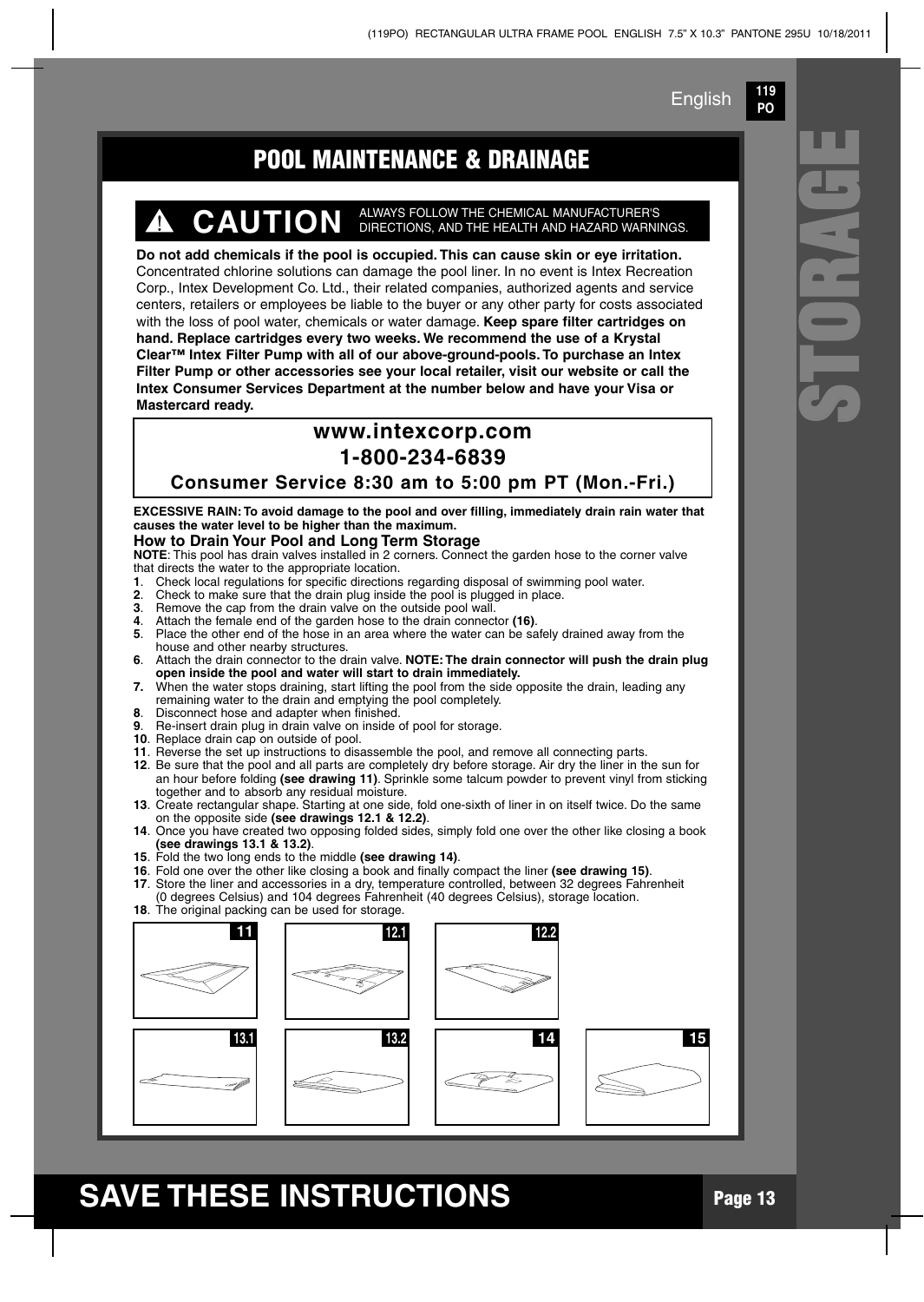**119 PO**

**S**

**T**

**O**

**R**

**A**

**G**

## **WINTER PREPARATIONS**

### **Winterizing your Above Ground Pool**

**After usage, you can easily empty and store away your pool in a safe place. Some pool owners, however, choose to leave their pool up all year round. In cold areas, where freezing temperatures occur, there can be a risk of ice damage to your pool. We therefore recommend you drain, disassemble and properly store the pool, when the temperature drops below 32 degrees Fahrenheit (0 degrees Celsius). Also see the section ''How To Drain Your Pool''.**

**Should you choose to leave your pool out, prepare it as follows:**

- **1.** Clean the pool water thoroughly. If the type is an Easy Set Pool or an Oval Frame Pool, make sure the top ring is properly inflated).
- **2.** Remove the skimmer (if applicable) or any accessories attached to the threaded strainer connector. Replace strainer grid if necessary. Be sure all accessories parts are clean and completely dry before storage.
- **3.** Plug the Inlet and Outlet fitting from the inside of the pool with the plug provided (sizes 16' and below). Close the Inlet and Outlet Plunger Valve (sizes 17' and above).
- **4.** Remove the ladder (if applicable) and store in a safe place. Be sure the ladder is completely dry before storage.
- **5.** Remove the hoses that connect the pump and filter to the pool.
- **6.** Add the appropriate chemicals for the winter period. Consult your local pool dealer as to which chemicals you should use and how to use them. This can vary greatly by region.
- **7.** Cover pool with Intex Pool Cover. **IMPORTANT NOTE: INTEX POOL COVER IS NOT A SAFETY COVER.**
- **8.** Clean and drain the pump, filter housing and hoses. Remove and discard the old filter cartridge. Keep a spare cartridge for the next season).
- **9.** Bring pump and filter parts indoors and store in a safe and dry area, preferably between 32 degrees Fahrenheit (0 degrees Celsius) and 104 degrees Fahrenheit (40 degrees Celsius).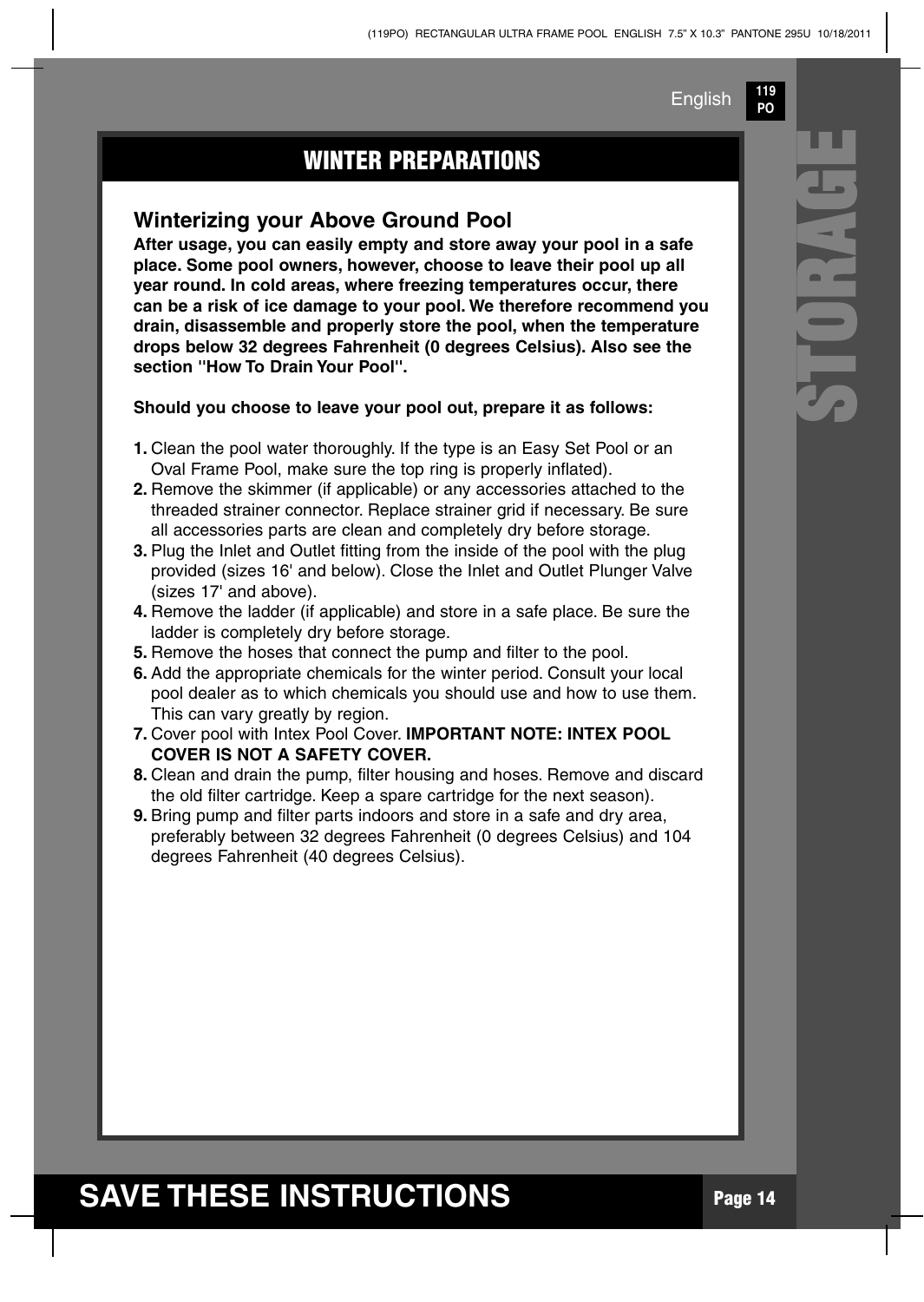**119 PO**

## **GENERAL AQUATIC SAFETY**

**Water recreation is both fun and therapeutic. However, it involves inherent risks of injury and death. To reduce your risk of injury, read and follow all product, package and package insert warnings and instructions. Remember, however, that product warnings, instructions and safety guidelines cover some common risks of water recreation, but do not cover all risks and dangers.**

**For additional safeguards, also familiarize yourself with the following general guidelines as well as guidelines provided by nationally recognized Safety Organizations:**

- Demand constant supervision. A competent adult should be appointed as a "lifeguard" or water watcher, especially when children are in and around the pool.
- Learn to swim.
- Take the time to learn CPR and first aid.
- Instruct anyone who is supervising pool users about potential pool hazards and about the use of protective devices such as locked doors, barriers, etc.
- Instruct all pool users, including children what to do in case of an emergency.
- Always use common sense and good judgement when enjoying any water activity.
- Supervise, supervise, supervise.

**For additional information on safety, please visit**

- **• The Association of Pool and Spa Professionals: The Sensible Way to Enjoy Your Aboveground/Onground Swimming Pool www.nspi.org**
- **• American Academy of Pediatrics: Pool Safety for Children www.aap.org**
- **• Red Cross www.redcross.org**
- **• Safe Kids www.safekids.org**
- **• Home Safety Council: Safety Guide www.homesafetycouncil.org**
- **• Toy Industry Association: Toy Safety www.toy-tia.org**

#### **SAFETY IN YOUR POOL**

**Safe swimming depends on constant attention to the rules. The "NO DIVING" sign within this manual can be posted near your pool to help keep everyone alert to the danger.You may also wish to copy and laminate the sign for protection from the elements.**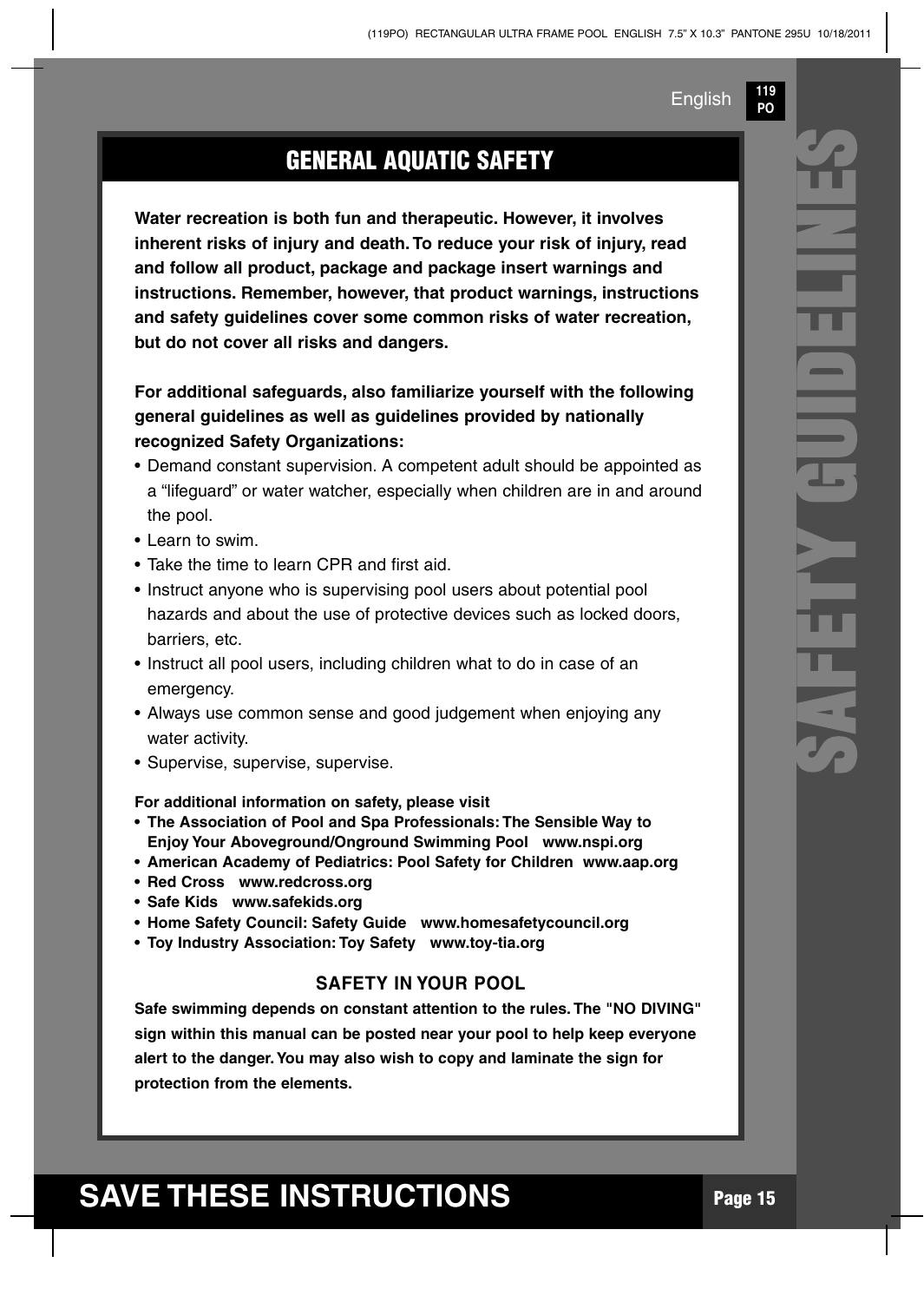#### **WARNNGNO D I V I N G O R J U M P I N G SH A L L O W WAT E R DIVIN G M AY R E** <u>(၇</u> **D LT IN P E R M A N E N T IN J U R Y O R D E AT H • B e** <u>(</u> **afe. S wim with a frie n d. • C hildre n m u st b e a c c o m p a nie d b y a n a d ult. • D o n't s wim w h e n u sin g alc o h ol or dru g s. • B e fa miliar with th e p o ol b efore s wim min g. • N o ru n nin g, ju m pin g, or h ors e pla y in or aro u n** <u>ত</u> **p o ol. • N o gla s s in p o ol are a.** *VOID S ERIO US INJ UR Y A L L POOL US ER S M US T KNO W A ND FOL L O* ≨ *THES E SA FE T Y R UL ES.* **!**

## **POST THIS WARNING NEAR YOUR POOL**

**PO**

*TO A*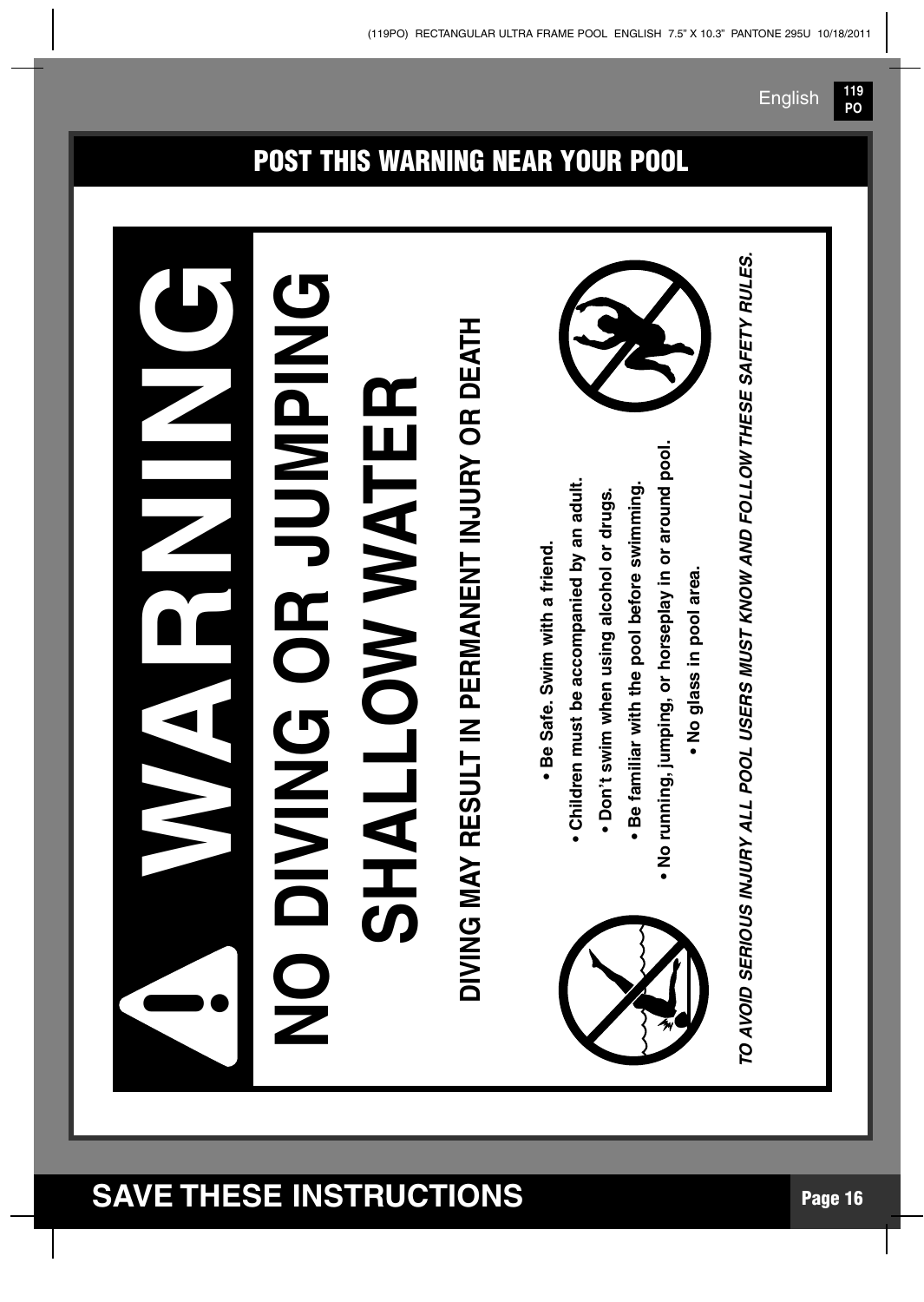**119 PO** English

| <b>COUNTRIES/REGIONS</b>                                                                 | <b>SERVICE CENTER LOCATIONS</b>                                                                                                                                                                                                                                                                        |
|------------------------------------------------------------------------------------------|--------------------------------------------------------------------------------------------------------------------------------------------------------------------------------------------------------------------------------------------------------------------------------------------------------|
| • UNITED STATES<br>• CANADA                                                              | <b>INTEX RECREATION CORP.</b><br>1665 Hughes Way<br>Long Beach, CA 90801<br>Tel: 1-800-234-6839<br>Fax: 310-549-2900<br>Website: www.intexcorp.com (U.S./Canada only)<br>Consumer Service Hours: 8:30 am to 5:00 pm<br>Pacific Time, Mon. thru FRI. only.                                              |
| • MEXICO                                                                                 | KAY INTERNACIONAL, S.A. DE C.V.<br>SAN JERONIMO # 550- INT.501 Y 502, COL.<br>JARDINES DEL PEDREGAL, C.P. 01900<br>MÉXICO D.F.<br>Tel: 01-800-347-4020 (Collect Call)<br>Tel: 55-9172-8035<br>Fax: 55-9172-8047<br>E-mail: servicenter@kayinternacional.com<br>Website: www.intexmexico.com.mx         |
| • PANAMA<br>• PARAGUAY<br><b>• ECUADOR</b><br>• HONDURAS<br>• EL SALVADOR<br>• NICARAGUA | <b>SUPRO MUNDIAL S.A./</b><br>PRODUCTOS SUPERIORES S.A.<br>Boulevard Andrews, Albrook,<br>Panama, Rep. of Panama<br>Tel: 507-300-3800<br>Fax: 507-300-3813<br>E-mail: suproadmin@supropanama.com                                                                                                       |
| • COSTA RICA<br>• DOMINICAN REPUBLIC<br>• GUATEMALA<br>• COLOMBIA<br>• VENEZUELA         | <b>CENTURY USA, LLC</b><br>4731 W. Atlantic Ave., Suite B-3<br>Delray Beach, FL 33445, USA<br>Tel: 561-495-0648<br>Fax: 561-495-4782<br>E-mail: sales@centuryusa.com                                                                                                                                   |
| • MIDDLE EAST REGION<br><b>REGION</b>                                                    | <b>FIRST GROUP INTERNATIONAL</b><br>AL MOOSA GROUP BUILDING, 1ST FLOOR,<br>OFFICE 102 & 103, UMM HURAIR ROAD,<br>KARAMA, DUBAI, UAE<br>TEL: 00971-4-800INTEX(46839) / +971-4-3373322<br>FAX: 00971-4-3375115<br>E-mail: intex@firstgroupinternational.com.<br>Website: www.firstgroupinternational.com |
| • ASIA                                                                                   | <b>INTEX DEVELOPMENT CO. LTD.</b><br>9th Floor,<br>Dah Sing Financial Centre<br>108 Gloucester Road,<br>Wanchai, Hong Kong<br>Tel: 852-28270000<br>Fax: 852-23118200<br>E-mail: xmservicesupport@intexcorp.com.cn<br>Website: www.intexdevelopment.com                                                 |
|                                                                                          | $uninii$ inteveera een                                                                                                                                                                                                                                                                                 |

**For answers to most frequently asked questions, please visit www.intexcorp.com. Non U.S. Residents, please visit www.intexdevelopment.com.**